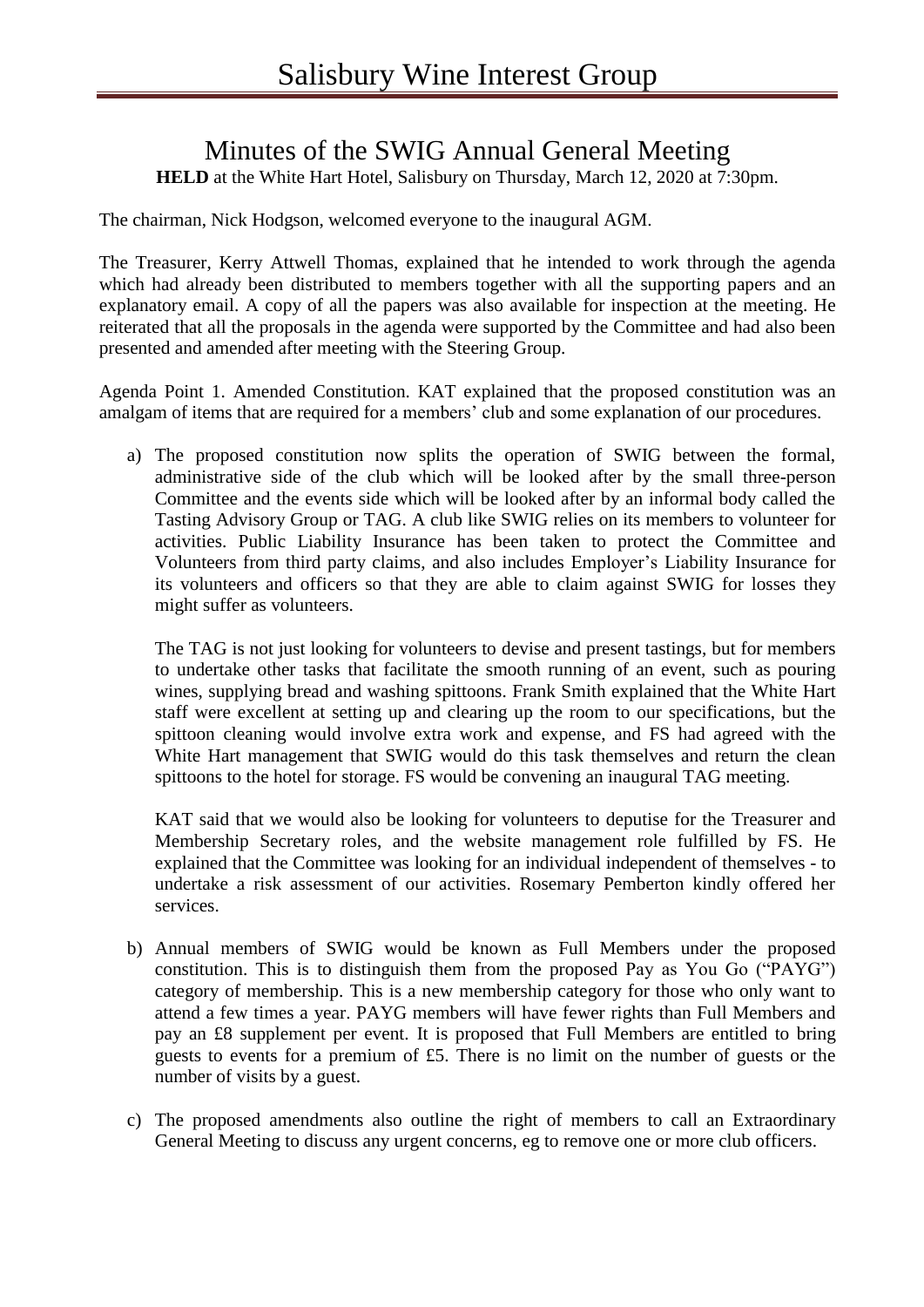d) Other proposed amendments include the definition of a Committee quorum, Committee tenure, and communication methods.

The proposed constitution was APPROVED UNANIMOUSLY.

Agenda Point 2. Finances. SWIG had more cash than had originally been expected at the start of the year, just under £330. Reserves were slightly higher at just over £430 because annual website costs had been prepaid in 2019. The cash position after the aborted February meeting was just under £530. Rosemary Pemberton asked if we would have more detail regarding expenses in future. KAT said that full accounts would be provided for 2020 at the next AGM. FS added that the meeting finances were fairly simple with fixed costs of around £150 per event before wine costs. The unknown factor was predicting the popularity and therefore the attendance. The Steering Group had gone ahead and bought two bottles of each wine to taste allowing a total attendance of 48. An income statement and balance sheet are produced after each tasting event, enabling the Committee to react promptly if problems arise. Additionally, the club is looking to build up its reserves as, in 2020, all tastings are planned to be self-financing from the £20 fee payable by attendees. Guest premiums and membership fees will all go into reserves together with any surpluses. This means we should be able to buy parcels of wine as they become available, eg tonight's Beaune was purchased several months ago by FS to buy the wines on SWIG's behalf.

Jeremy Barlow noted that the year-end was 31 December, but membership ran annually to 31 March. KAT explained that April  $1<sup>st</sup>$  had been chosen for renewals to avoid the potential hazard of renewals coinciding with dry-January. Following a suggestion at the members' meeting last November, it was agreed that the AGM should be held ahead of the March tasting to set the fee level for the following year. The December year-end allows sufficient time to prepare and distribute accounts ahead of the AGM.

Agenda Point 3. Data Protection Policy. All SWIG correspondence should come from the Treasurer or the Membership Secretary, Paul Tyler. All emails would include a statement advising members about their rights. APPROVED UNANIMOUSLY.

Agenda Point 4. Membership Fees. KAT explained that SWIG is asking all members to sign a Membership Application Form when renewing to acknowledge their responsibilities as a result of the consumption of alcohol amongst other things and to certify that they are 18+. This is a condition of SWIG's use of the White Hart Alcohol Licence. APPROVED UNANIMOUSLY.

Agenda Point 5. Presenter's Expenses. KAT explained that it was important that volunteers should not be out of pocket for incidental expenses. £20 could be reclaimed for each event which would not have to be receipted. APPROVED UNANIMOUSLY.

Agenda Point 6. Other Issues – mainly information

- a) Presidential. Mark Brandon's role as Life President was confirmed and that Membership Fees had been waived for him and Sue. This was greeted with widespread approval.
- b) KAT explained that it was not absolutely clear that a club such as SWIG is required to have Employer's Liability insurance, but that it is sometimes easier and cheaper to follow the path of least resistance. Seeking legal advice would cost hundreds of Pounds and still might not provide a clear answer. Additionally, as explained earlier there are clear benefits in having such insurance for both Officers and volunteers. KAT explained that this